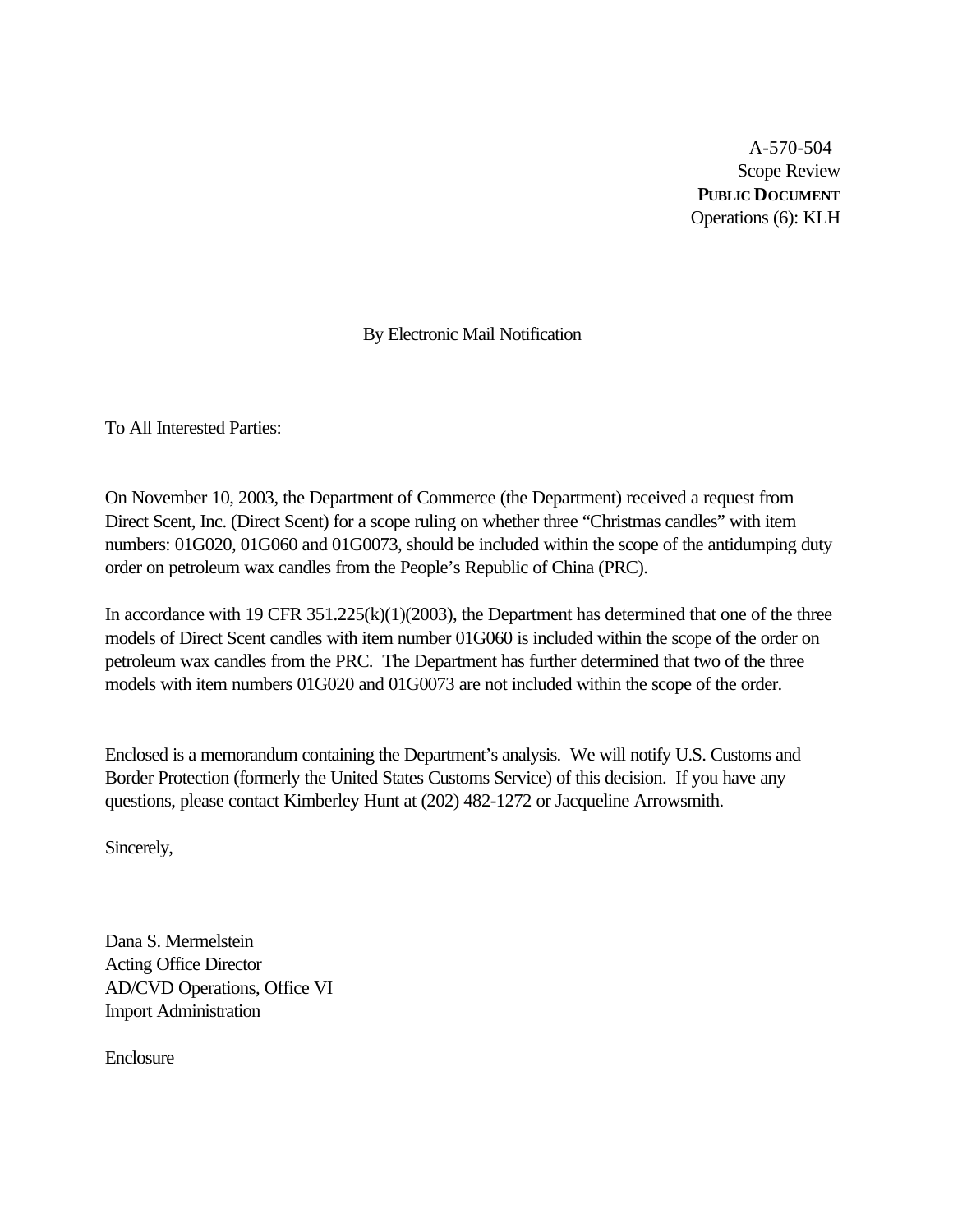A-570-504 Scope Review **PUBLIC DOCUMENT** Operations (6):KLH

| <b>MEMORANDUM FOR:</b> | Barbara E. Tillman<br><b>Acting Deputy Assistant Secretary</b><br>for Import Administration                                                                  |
|------------------------|--------------------------------------------------------------------------------------------------------------------------------------------------------------|
| FROM:                  | Dana S. Mermelstein<br><b>Acting Office Director</b><br>AD/CVD Operations, Office VI                                                                         |
| <b>SUBJECT:</b>        | Final Scope Ruling: Antidumping Duty Order on Petroleum Wax<br>Candles From the People's Republic of China (A-570-504);<br>Direct Scent, Inc. (Direct Scent) |

#### **Summary**

On November 10, 2003, the Department of Commerce (the Department) received a request from Direct Scent, Inc., for a scope ruling on three sets of "Christmas candles" (item numbers: 01G020, 01G060 and 01G0073), to determine whether these candles are covered by the antidumping duty order on petroleum wax candles from the People's Republic of China (PRC). (Petroleum Wax Candles from the PRC: Final Determination of Sales at Less Than Fair Value, 51 FR 25085 (July 10, 1986) (Final Determination)); Antidumping Duty Order: Petroleum Wax Candles from the People's Republic of China, 51 FR 30686 (August 28, 1986) (Order). In accordance with 19 CFR 351.225(k)(1), the Department finds that one of the three Direct Scent "Christmas candles" (item number 01G060) is included within the scope of the antidumping duty order on petroleum wax candles from the PRC.<sup>1</sup> The Department further finds that two of the three Direct Scent "Christmas candles" (item numbers 01G020 and 01G0073) are not included within scope of the Order.

 $<sup>1</sup>$  The Department has developed an internet website that allows interested parties to access prior</sup> scope determinations regarding the order on petroleum wax candles from the PRC. This website lists all scope determinations from 1991 to the present. It can be accessed at

http://ia.ita.doc.gov/download/candles-prc-scope/. The Department will update the website periodically to include newly issued scope rulings.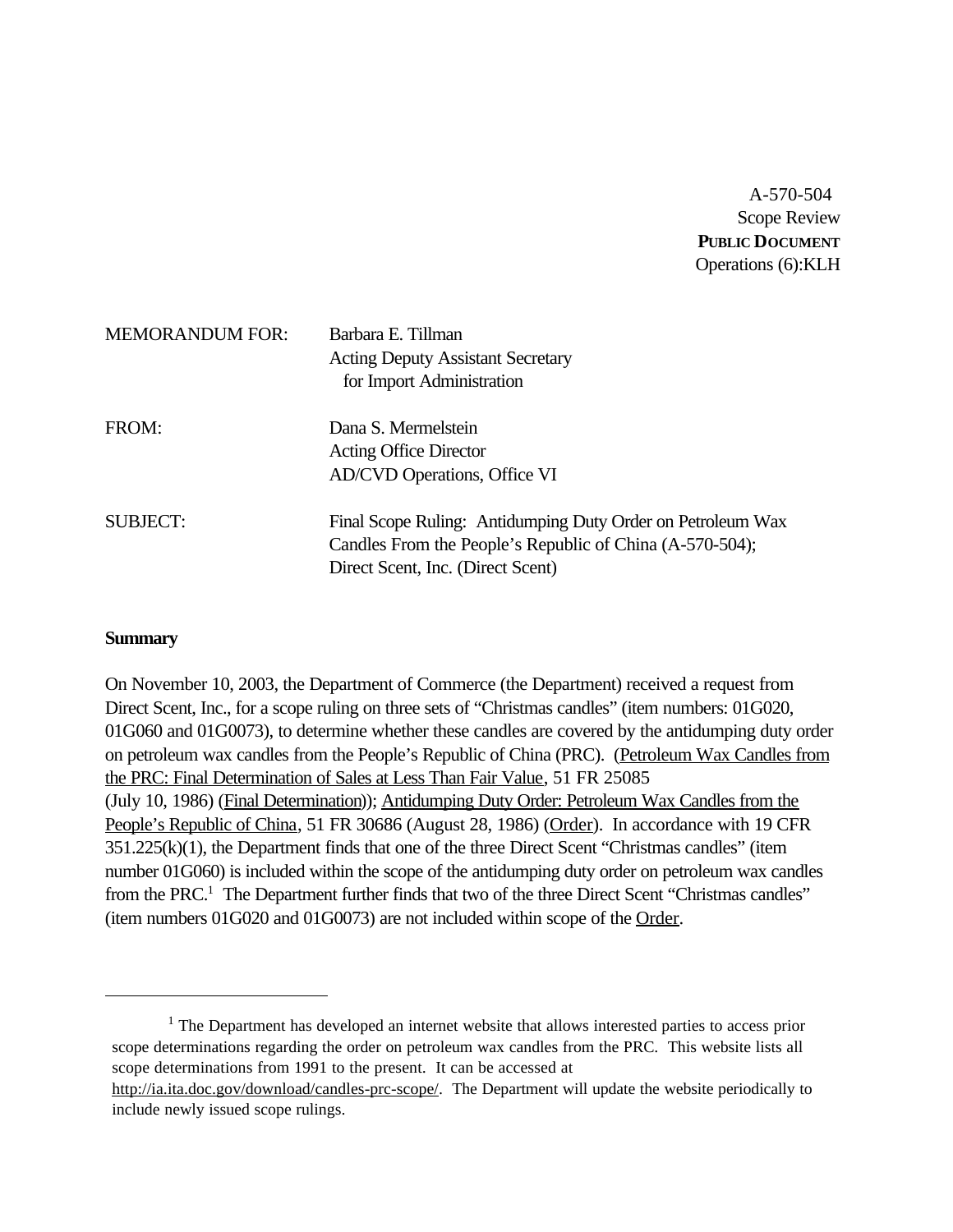# **Background**

## a. Product Descriptions

Direct Scent's request concerned three separate "Christmas candles" identified by item numbers 01G020, 01G060 and 01G0073. Direct Scent submitted both photographs and samples of the three candles for our review. Attached to Direct Scent's November 10, 2003, submission are photocopies of photographs showing these three styles as sold and the three samples of the candles were submitted in their packaging as sold.

The first candle, identified as item number 01G020, is described as a "Merry Christmas Gel Candle." This candle is a clear gel-filled glass container, which has been decorated with a candy-cane rimmed top, has the words "Christmas" in gold which appear twice on the outside of the container, two Santa Clauses, each holding a bag, snow lining the top and the bottom of the container, two green Christmaslike trees, two blue Christmas-like trees, and two yellow stars. All of these decorations are securely affixed to the outside of the glass container. The candle is packaged in a clear gift box.

The second style of candle, identified as item number 01G060, is described as a "Holly Jolly Christmas Gel Candle." This candle is a clear shot-glass-like container, which has a sand-like substance on the bottom, and is filled with a clear sparkle gel with a figurine immersed in the gel.

The third candle, identified as item number 01G0073, is described as a "Merry Little Christmas Gel Candle" and is described by Direct Scent as a gel candle with a Santa Claus decorated glass container in a clear gift box. This candle is a blue gel-filled clear glass container, which has been decorated on the outside with what appears to be snow along the bottom, six snow flakes on two sides, four Christmaslike trees on two sides, a Santa Claus carrying a package on one side, and a wreath decorated with a red bow and ornaments on another side of the glass container. All of these decorations are securely affixed to the outside of the glass container.

## b. Direct Scent's Request

Direct Scent properly filed a request for a scope ruling on November 10, 2003. National Candle Association (NCA), an interested party in this proceeding, filed comments opposing Direct Scent's request on October 28, 2003. No rebuttal briefs were filed.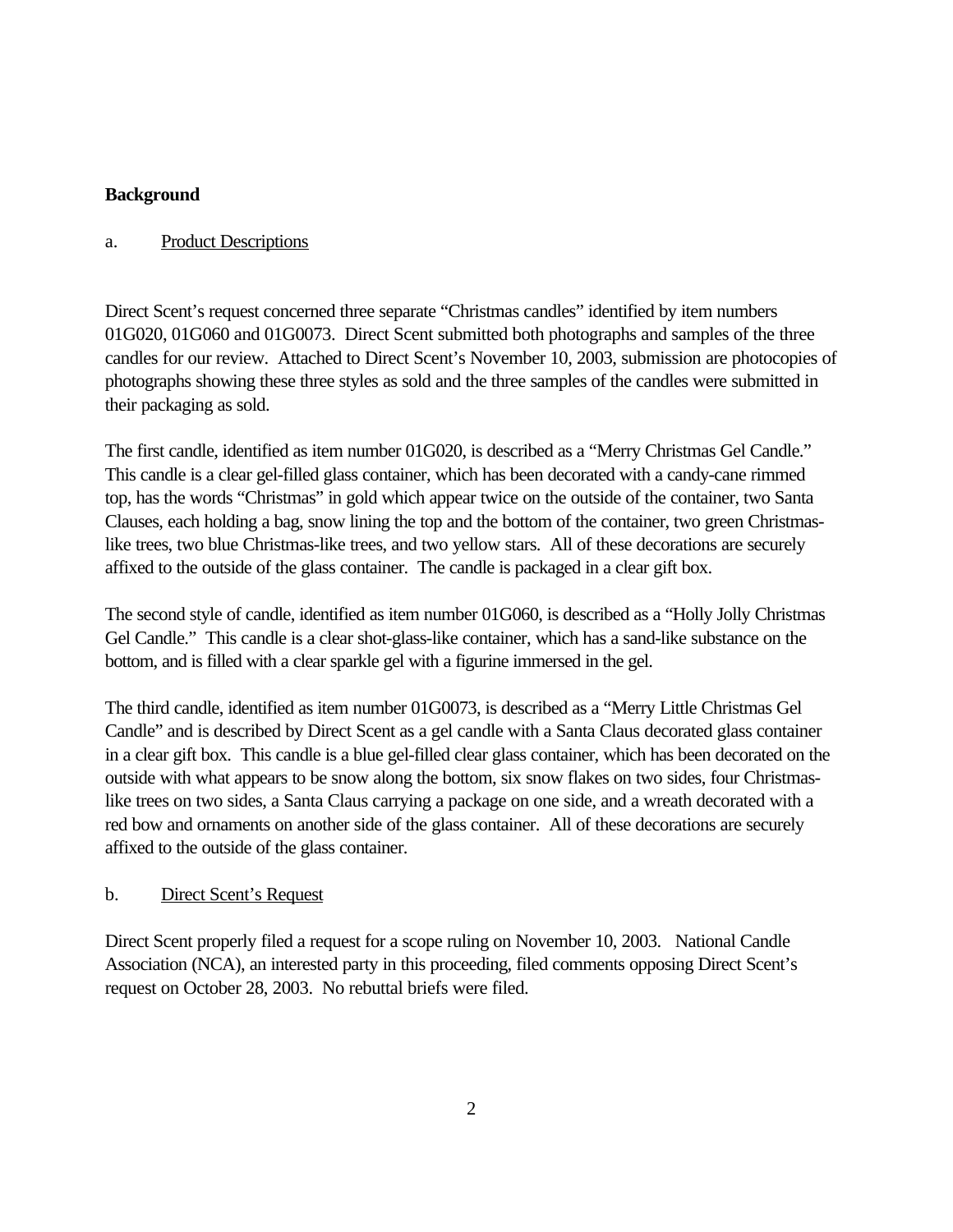Direct Scent argues that the Christmas theme of the "Christmas candles" subject to this inquiry ("Merry Christmas Gel Candle," "Holly Jolly Christmas Gel Candle," and "Merry Little Christmas Gel Candle") qualify these candles for exclusion from the scope of the Order under 19 CFR  $351.225(k)(1)$ .

Direct Scent argues that the "Merry Christmas Gel Candle" should not be included within the scope of the Order because the Santa Clauses, the Christmas trees and letters of "Christmas" are permanently glued on the glass container and removal of any of the decorations would completely damage the product. Direct Scent claims that this candle is exclusively used for the Christmas holiday.

Direct Scent argues that the "Holly Jolly Christmas Gel Candle" should not be included within the scope of the Order because the removal of the embedded glass Santa Claus figurine would completely damage the product, which is proof that it is a candle that is exclusively used for the Christmas holiday.

Direct Scent finally argues that the "Merry Little Christmas Gel Candle" should not be included within the scope of the Order because the Santa Claus and the Christmas trees are permanently glued on the glass container, and removal of any of these decorations would completely damage the product and would render it un-sellable. Direct Scent claims that this is a candle that is exclusively used for the Christmas holiday.

#### **The National Candle Association's Comments**

In its comments, the NCA retraces the history of this antidumping duty order, including the import surges and resultant injury suffered by domestic manufacturers which prompted the original September 1985 antidumping petition. The NCA contends that the antidumping statute and antidumping duty orders are remedial in nature and exceptions to them should be construed as narrowly as possible to preserve the efficacy of the order on petroleum wax candles from the PRC. In support of its assertion, the NCA cites a Court of International Trade (CIT) decision, with regard to the novelty exception, in which the CIT noted that ". . . a candle must be specifically designed for use only in connection with a religious holiday or special event to fall within the novelty candle exception." Russ Berrie, 57 F. Supp. 2d at 1194-1195. Thus, the NCA argues that the Department narrowly limited the novelty candle exception to figurine candles, candles shaped in the form of identifiable objects, and candles specifically designed for use only in connection with the holiday season.

With respect to Direct Scent's "Merry Little Christmas Gel Candle," "Holly Jolly Christmas Gel Candle," and "Merry Little Christmas Gel Candle," the NCA argues that these candles are not in the shape of identifiable objects and are not designed for use only in connection with the holiday season and, therefore, fall within the scope of the Order. NCA argues that for all three candles, the Christmas design is not visible or identifiable from most angles, as is required for candles to qualify as associated with a recognizable holiday following the Final Scope Ruling: San Francisco Candle Company (June 12, 2003).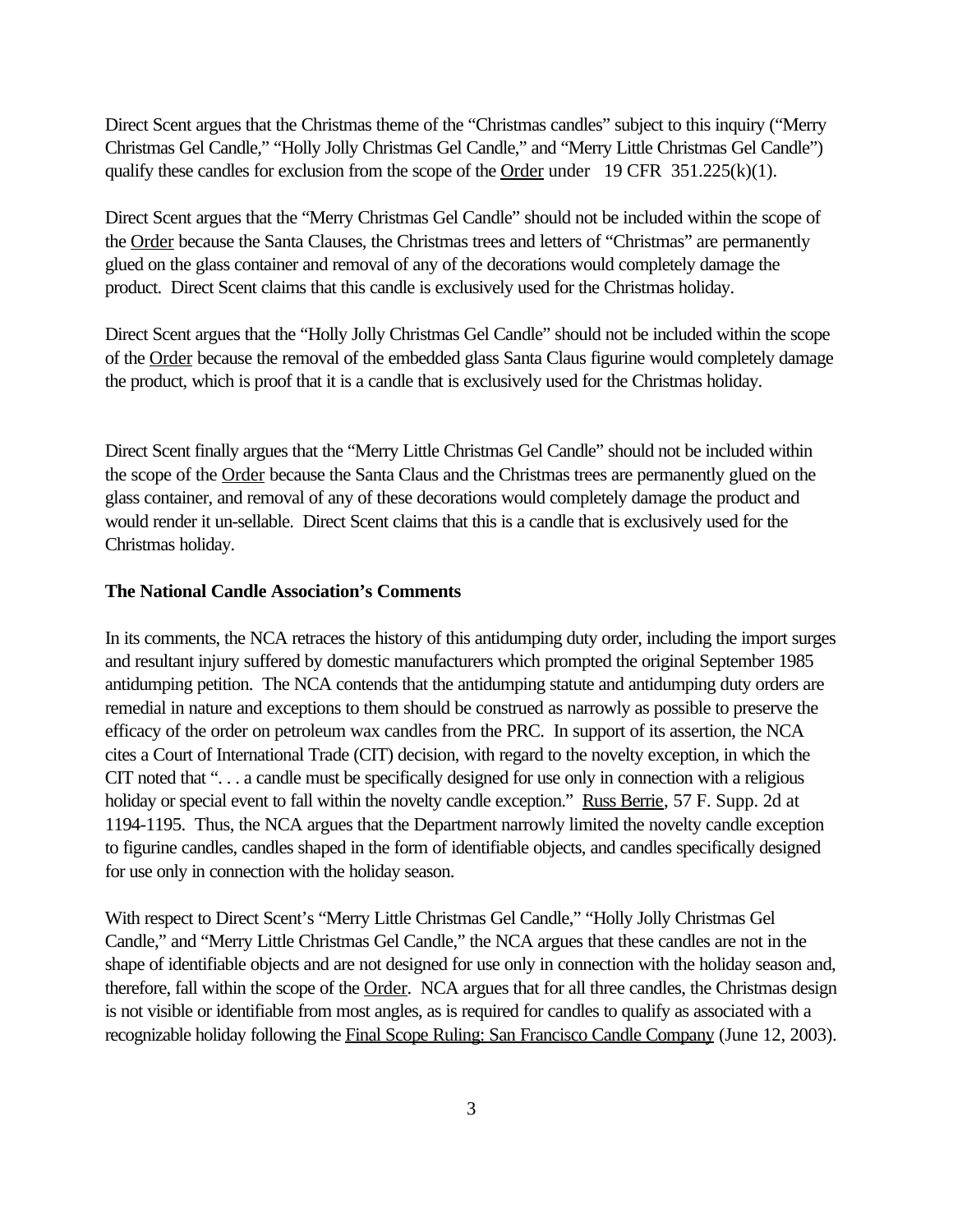NCA argues that Direct Scent's "Holly Jolly Christmas Gel Candle" does not qualify as a Christmas holiday candle because the Santa Claus design attached to the outside of the candle can only be viewed from one side and when viewed from the top and all other angles, the Santa Claus cannot be seen. Additionally, NCA argues that the other designs on the candles do not qualify as Christmas designs. Secondly, NCA argues that the "Merry Christmas Gel Candle" falls within the scope of the Order because the Santa Claus is not visible from multiple angles.

## **Legal Framework**

The Department examines scope requests in accordance with the Department's scope regulations, which may be found at 19 CFR 351.225(2003). On matters concerning the scope of an antidumping duty order, the Department first examines the descriptions of the merchandise contained in the petition, the initial investigation, and the determinations of the Secretary (including prior scope determinations) and the International Trade Commission (the Commission). See 19 CFR  $351.225(k)(1)$ . If the Department determines that these descriptions are dispositive of the matter, the Department will issue a final scope ruling as to whether the subject merchandise is covered by the order. See 19 CFR 351.225(d).

Conversely, where the descriptions of the merchandise are *not* dispositive, the Department will consider the five additional factors set forth at  $19 \text{ CFR } 351.225(k)(2)$ . These criteria are: (i) the physical characteristics of the merchandise; (ii) the expectations of the ultimate purchasers; (iii) the ultimate use of the product; (iv) the channels of trade in which the product is sold; and (v) the manner in which the product is advertised and displayed. The determination as to which analytical framework is most appropriate in any given scope inquiry is made on a case-by-case basis, with or without formal inquiry, after consideration of all evidence before the Department.

In the instant case, the Department has evaluated Direct Scent's request, in accordance with 19 CFR 351.225(k)(1), and the Department finds that the determinations of the Secretary (including prior scope determinations) and the Commission are, in fact, dispositive with respect to Direct Scent's three candle types. Therefore, the Department finds it unnecessary to consider the additional factors in 19 CFR 351.225(k)(1).

Documents and parts thereof from the underlying investigation deemed relevant by the Department to this scope ruling were made part of the record of this determination and are referenced herein. Documents that were not presented to the Department, or placed by it on the record, do not constitute part of the administrative record for this scope determination.

In its petition of September 4, 1985, the NCA requested that the investigation cover:

{c}andles {which} are made from petroleum wax and contain fiber or paper-cored wicks. They are sold in the following shapes: tapers, spirals, and straight-sided dinner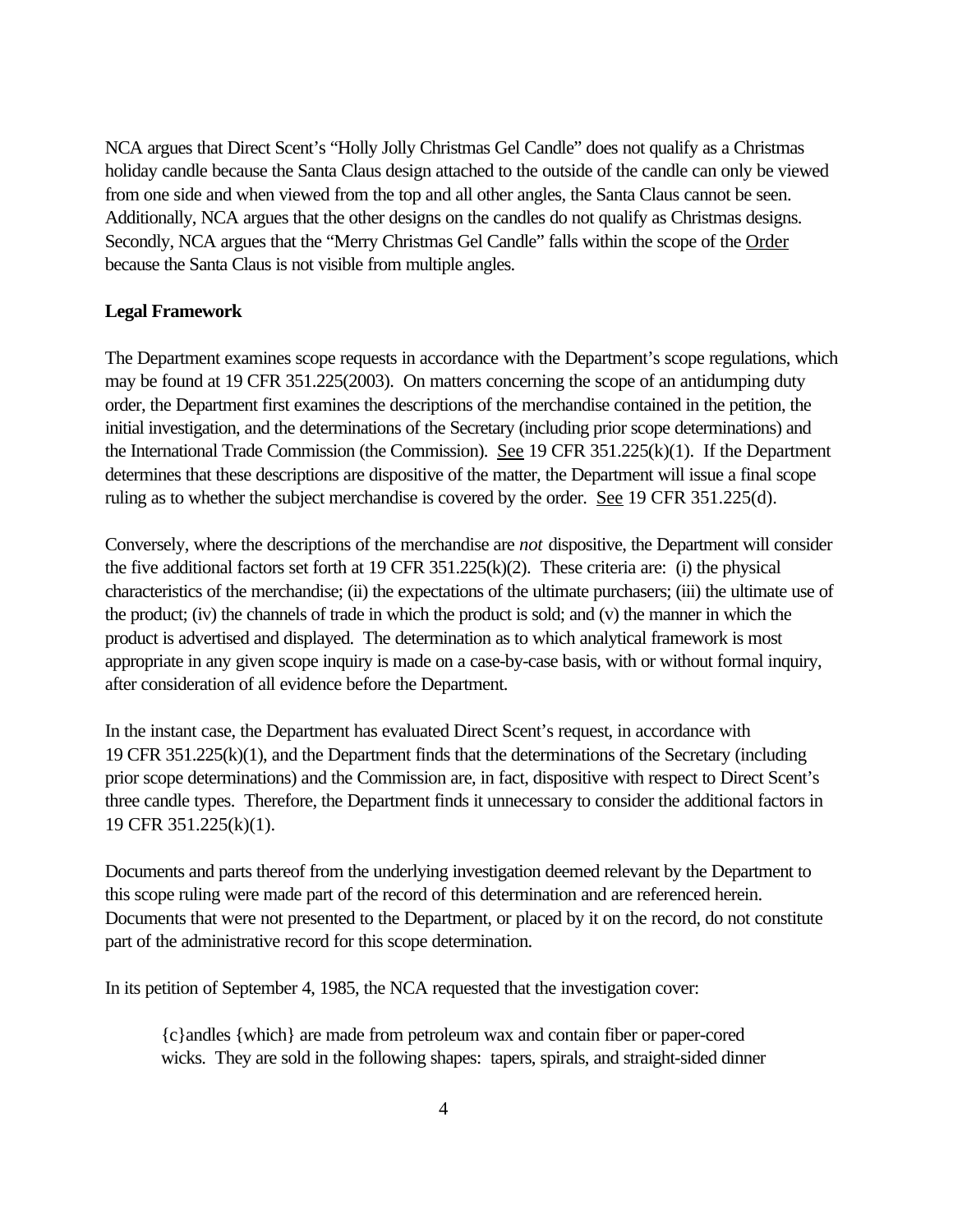candles; rounds, columns, pillars; votives; and various wax-filled containers. These candles may be scented or unscented ... and are generally used by retail consumers in the home or yard for decorative or lighting purposes.

See Antidumping Petition (September 4, 1985) at 7.

The Department defined the scope of the investigation in its notice of initiation. This scope language carried forward without change through the preliminary and final determinations of sales at less than fair value and the Order:

{c}ertain scented or unscented petroleum wax candles made from petroleum wax and having fiber or paper-cored wicks. They are sold in the following shapes: tapers, spirals, and straight-sided dinner candles; rounds, columns, pillars, votives; and various waxfilled containers.

See Petroleum Wax Candles from the People's Republic of China: Initiation of Antidumping Duty Investigation, 50 FR 39743 (September 30, 1985); Petroleum Wax Candles from the People's Republic of China: Preliminary Determination of Sales at Less Than Fair Value, 51 FR 6016 (February 19, 1986); Final Determination; and Order.

The Commission adopted a similar definition of the "like product" subject to its determinations, noting that the investigations did not include "birthday, birthday numeral and figurine type candles." See Determinations of the Commission (Final), USITC Publication 1888, August 1986, at 4, note 5, and A-2 (Commission Determination). The Commission stated that "...we determine that the domestic like product shall consist only of petroleum wax candles." See Commission Determination, at 9. In its discussion of like product, the Commission also stated:

Petroleum wax candles are those composed of over 50 percent petroleum wax, and may contain other waxes in varying amounts, depending on the size and shape of the candle, to enhance the meltpoint, viscosity, and burning power.

See Commission Determination, at 4-5.

The Department clarified the scope of the Order in relation to certain novelty candles. See Russ Berrie Ruling at 1194. In July 1987, the Department issued a notice to the United States Customs Service (since renamed CBP) in connection with a scope ruling which provides:

The Department of Commerce has determined that certain novelty candles, such as Christmas novelty candles, are not within the scope of the antidumping duty order on petroleum-wax candles from the People's Republic of China (PRC). Christmas novelty candles are candles specially designed for use only in connection with the Christmas holiday season. This use is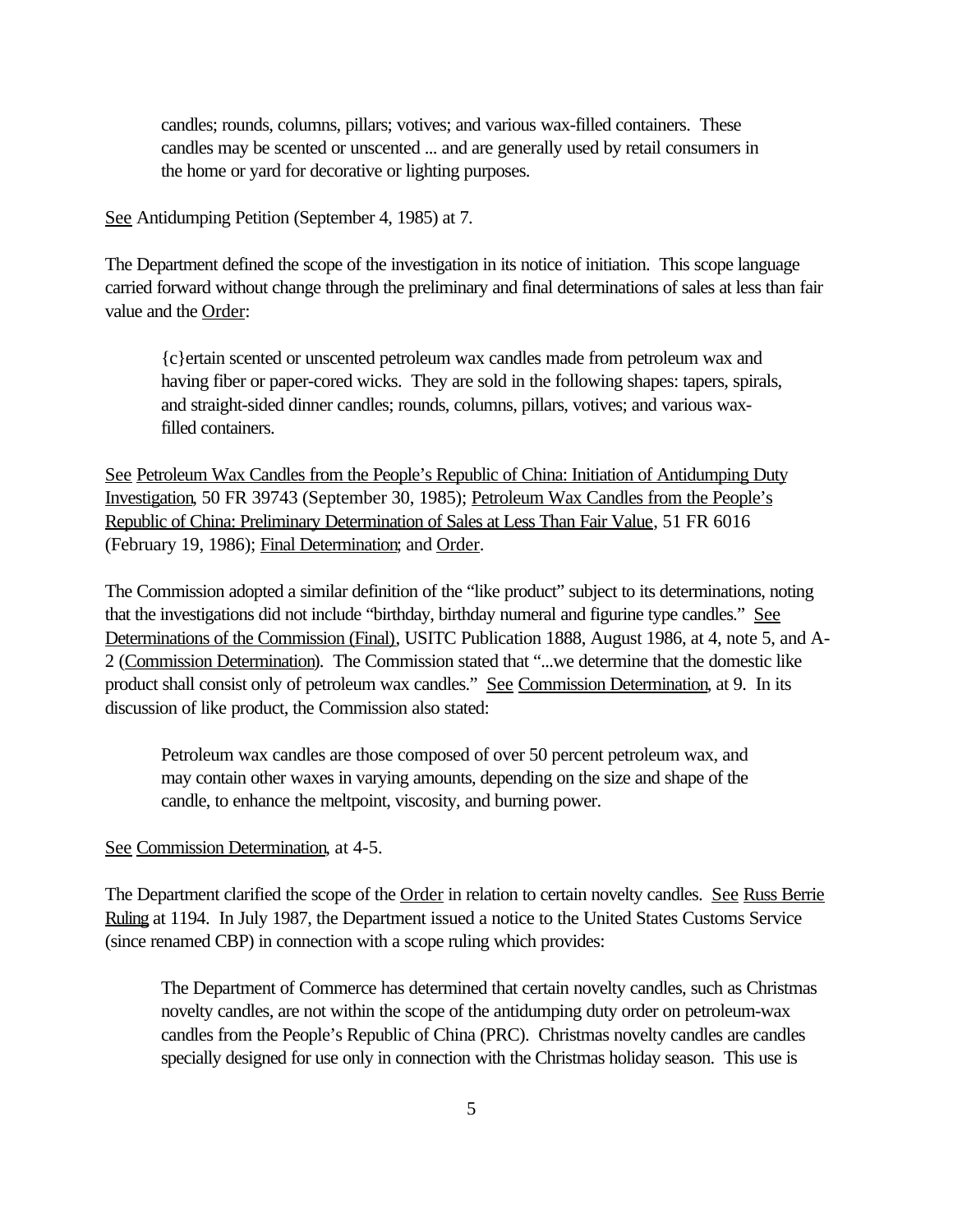clearly indicated by Christmas scenes and symbols of other occasions (e.g., religious holidays or special events) depicted in their designs, figurine candles, and candles shaped in the form of identifiable objects (e.g., animals and numerals).

#### See Customs Notice.

In November 2001, the Department changed its interpretation of the scope of the Order. See Final Scope Ruling – Antidumping Duty Order on Petroleum Wax Candles From the People's Republic of China (A-570-504); J.C. Penney (November 9, 2001) (J.C. Penney Ruling). In this ruling, the Department reviewed the text of the scope of the Order, beginning with the text of the first sentence of the scope which covers "{c}ertain scented or unscented petroleum wax candles made from petroleum wax and having fiber or paper-cored wicks." See Order. The text following this broad, inclusive sentence provides a list of shapes; this list is not modified by any express words of exclusivity. The result of our prior practice of not including within the scope of the Order candles of a shape other than those specifically listed in the Order was inconsistent with the fact that the candles were "scented or unscented petroleum wax candles made from petroleum wax and having fiber or paper-cored wicks."<sup>2</sup> In J.C. Penney Ruling, the Department revised this practice because the former practice had the effect of narrowing the broad coverage of the first sentence of the Order's scope. The list of shapes in the second sentence of the Order's scope does not provide a textual basis for such a narrowing of the coverage of the first sentence of the Order's scope.

This approach of evaluating candles in light of the entire text of the Order's scope is in keeping with Duferco Steel, noting that a better approach in scope rulings is to avoid subjective issues of intent and, instead, look to the petition's language to determine whether the class or kind of merchandise at issue was expressly included. See Duferco Steel, Inc. v. United States, 146 F. Supp. 2d 913 (CIT 2001) (Duferco Steel). Such an approach is a departure from past the Court of International Trade (CIT) precedent that required the Department to give ample deference to the domestic industries' intent when examining a petition's description of the subject merchandise. See, e.g., Torrington Co. v. United States, 995 F. Supp. 117, 121 (CIT 1998).

Although the specific scope decision in Duferco Steel has been overturned by the United States Court of Appeals of the Federal Circuit (CAFC) in Duferco Steel, Inc. v. United States, 296 F.3d 1087 (Fed.

<sup>&</sup>lt;sup>2</sup> See, e.g., Final Scope Ruling - Antidumping Duty Order on Petroleum Wax Candles From the People's Republic of China (A-570-504); Endar Corp. (January 11, 2000) (Endar) (The Department determines that a "dragonfly" candle, in the shape of a rough-hewn stone with a dragonfly carved on top, should not be included within the scope because it is of a shape not specifically listed by the language of the scope), and Final Scope Ruling – Antidumping Duty Order on Petroleum Wax Candles From the People's Republic of China (A-570-504); American Drug Stores, Inc. (March 16, 1998) (The Department determined that a sphere or ball-shaped candle should not be included within scope because it is a shape not specifically listed by the language of the scope).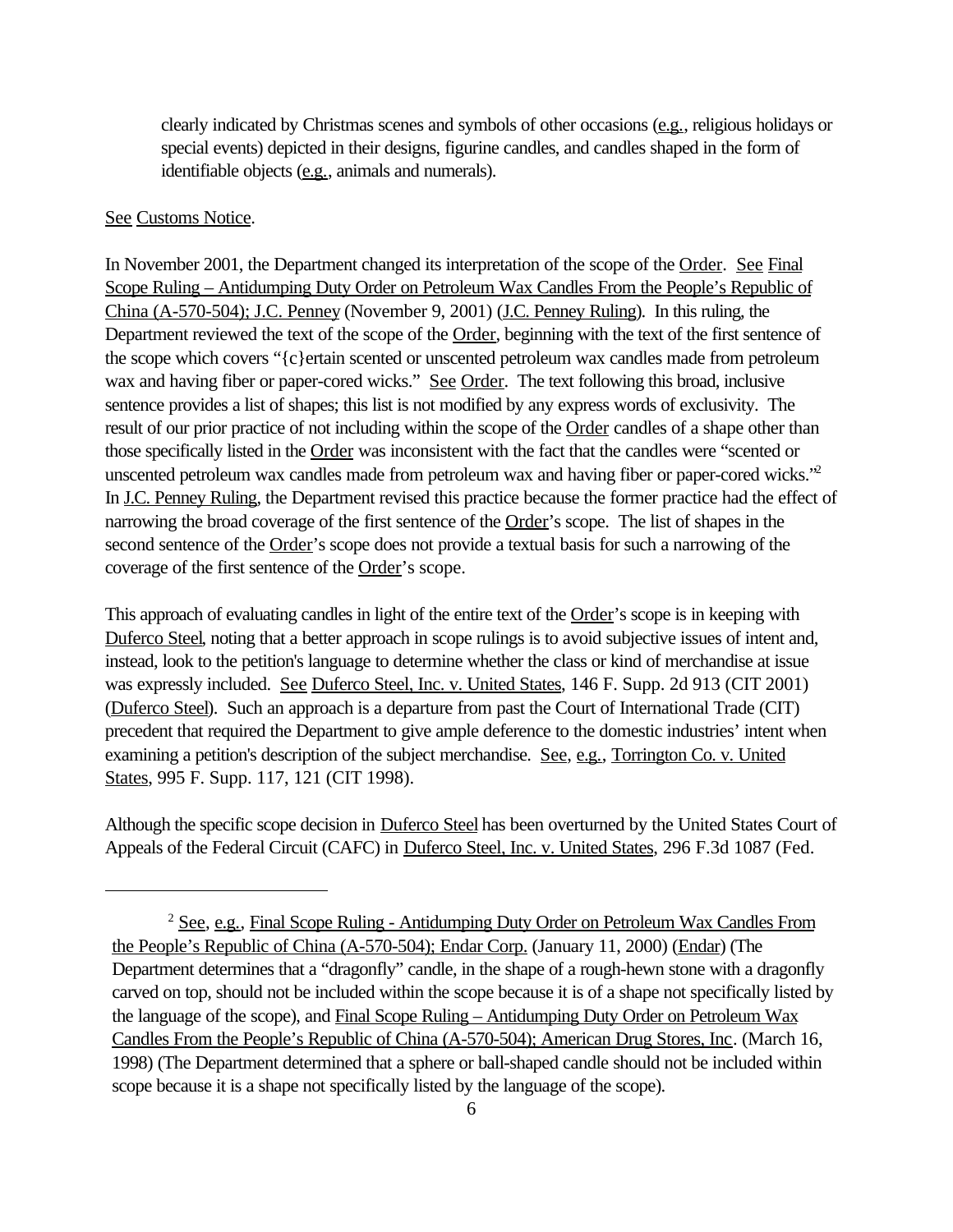Cir. 2002) (Duferco Steel II), the CAFC's ruling does not undermine the Department's scope determination in <u>J.C. Penney Ruling</u>. The plain language of the scope of the Order clearly states "{c}ertain scented or unscented petroleum wax candles made from petroleum wax and having fiber or paper-cored wicks . . . sold in the following shapes: tapers, spirals, and straight-sided dinner candles; rounds, columns, pillars, votives; and various wax-filled containers" are included within the scope of the Order. Thus, the Order offers a descriptive list of the shapes of candles included within the Order, but, as the courts have recognized, there is no requirement that every single product covered must be identified in the scope. More specifically, the CAFC has stated that "the petitions that led to the issuance of the order did not need to specifically identify the {product} in order to cover {it}; our precedent, to say nothing of the regulations, makes clear that neither a petition nor an antidumping or countervailing duty order requires that level of specificity."<sup>2</sup> The CAFC further stated "{a}s a matter of law, a petition need not list the entire universe of products . . . in order {for the petition} to cover those products."<sup>3</sup> Thus, as applied to this Order, there is no requirement, nor is it possible, for all the shapes of candles to be listed.<sup>4</sup> In fact, if the list were exhaustive, there would have been no need for the Department to render a decision on novelty candles or any other candle that was not explicitly listed as a shape in the scope of the Order. However, the Department did issue the novelty candle exception, which offered a narrowly construed exception and left all other petroleum wax candles from the PRC covered by the Order.

When determining whether a particular novelty candle is within the scope of the Order, the Department will first determine whether the candle is made of petroleum wax. If the candle is made of petroleum wax, the Department will look to see if the shape of the candle falls within those shapes listed in the second sentence of the scope as defined in the **Order**, i.e., "tapers, spirals, and straight-sided dinner candles; rounds, columns, pillars, votives; and various wax-filled containers." If the Department determines that a candle is one of these shapes, it is within the scope of the Order.

However, if the Department finds that a candle's shape is not among the shapes listed in the second sentence of the scope as defined in the <u>Order, i.e</u>., taper, spiral, straight-sided dinner candle, round, column, pillar, votive, and various wax-filled containers, then the candle will be evaluated to determine whether it is a novelty candle. For a candle to qualify for this exception, the characteristic which is claimed to render it a novelty candle (i.e., the shape of an identifiable object or a holiday-specific design), should be easily recognizable in order for the candle to merit not being included within the scope

 $3 \underline{\mathbf{Id}}$ .

<sup>4</sup> See Petroleum Wax Candles from China, USITC Pub. No. 3226 Investigation No. 731-TA-282 (Review) (August 1999) (USITC Pub. No. 3226), at 18 ("Candles come in a wide variety of shapes and sizes. Major U.S. candle manufacturers reportedly will offer 1,000 to 2,000 varieties of candles in their product lines").

<sup>2</sup> Novosteel SA v. United States, 284 F.3d 1261, 1264 (Fed. Cir. 2002).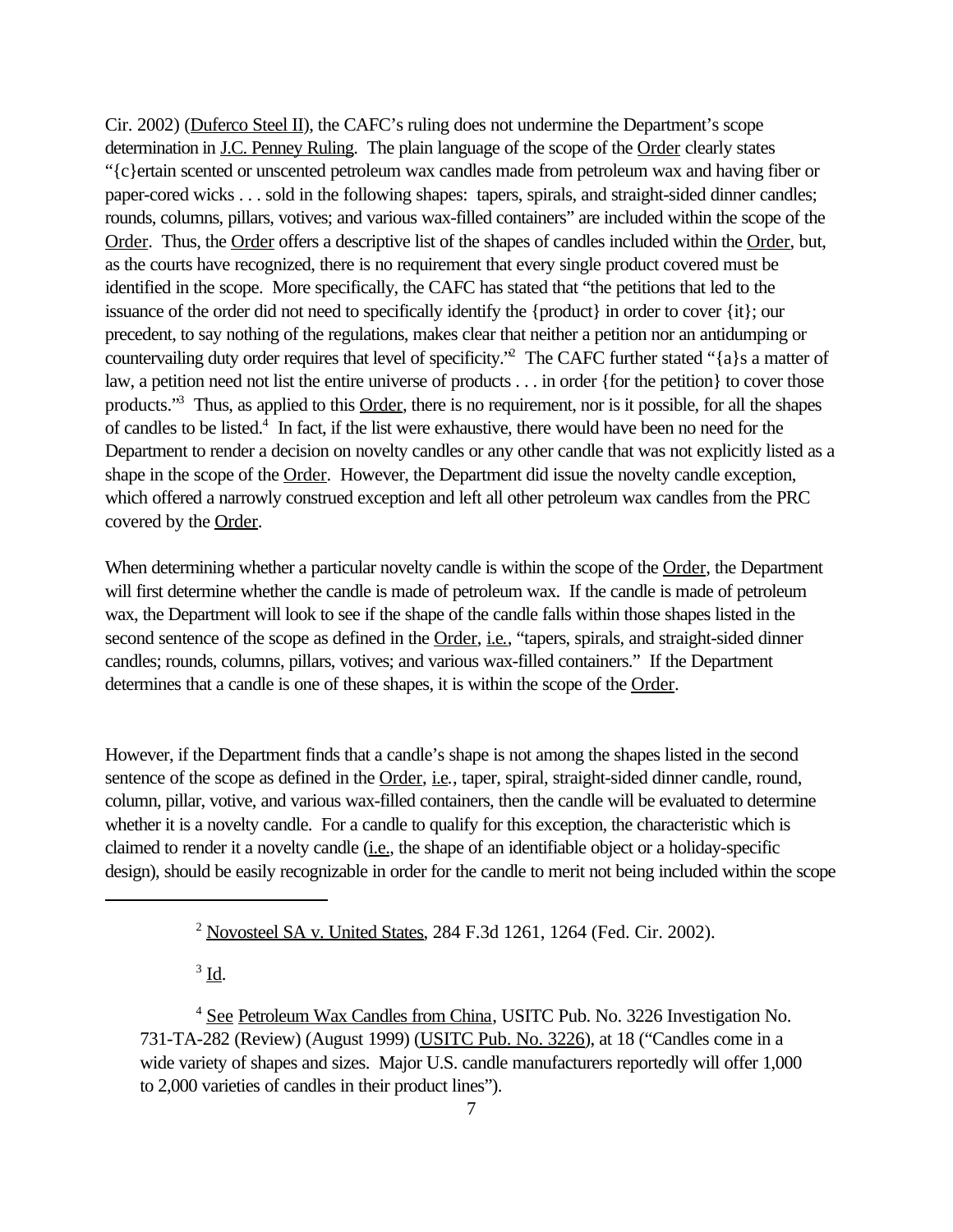of the Order. Specifically, among other determining factors, the Department will examine whether the characteristic is identifiable from most angles and whether or not it is minimally decorative, e.g., small and/or singularly placed on the candle. If the identifiable object or holiday-specific design is not identifiable from most angles, or if the design or characteristic is minimally decorative, the Department may determine that the candle should be included within the scope of the Order. See Final Scope Ruling – Antidumping Duty Order on Petroleum Wax Candles From the People's Republic of China (A-570- 504); J.C. Penney Purchasing Corp. (May 21, 2001) (J.C. Penney Ruling); Final Scope Ruling – Antidumping Duty Order on Petroleum Wax Candles From the People's Republic of China (A-570- 504); San Francisco Candle Co. (Feb. 12, 2001) (SFCC Scope Ruling); San Francisco Candle Company, Inc. v. United States, 265 F. Supp. 2d 1374, 1379 (CIT 2003) (SFCC); and Final Scope Ruling - Antidumping Duty Order on Petroleum Wax Candles From the People's Republic of China (A-570-504); Endar Corp. (January 11, 2000) (Endar). If the candle does not possess characteristics set out in the July 1987 novelty candle exception, and it is a scented or unscented petroleum wax candle made from petroleum wax and having a fiber or paper-cored wick, the Department will determine that the candle is within the scope of the Order.

#### **Analysis of Direct Scent's Candles**

With respect to the involved scope request, the Department finds that for the reasons outlined below, one of Direct Scent's "Christmas candles" with item number 01G060 is included within the scope of the Order. We find that this candle is included within the scope of the order because this candle is not a recognizable object, nor does the candle qualify for the holiday novelty exception because this candle does not have scenes and symbols visible from multiple angles that are exclusively associated with the Christmas holiday. The Department further finds that the other two Direct Scent "Christmas candles" with item numbers 01G020 and 01G0073 are not included within the scope of the Order because these candles have scenes and symbols visible from multiple angles which are exclusively associated with the Christmas holiday. Our analysis of each of these candles is provided below.

#### **1. Merry Christmas Gel Candle (Item number 01G020)**

### **2. Merry Little Christmas Gel Candle (Item number 01G0073)**

Direct Scent describes its "Merry Christmas Gel Candle" as a Santa-Claus-decorated glass container, filled with gel, packed in a clear gift box. Direct Scent describes the "Merry Little Christmas Gel Candle" as a Santa-Claus-decorated glass container, filled with gel, packed in a clear gift box. Direct Scent states that the candles' intended use is for the Christmas holiday season. Direct Scent claims that both of these "Christmas candles" are Christmas-only products. Direct Scent further argues that the "Merry Christmas Gel Candle" and the "Merry Little Christmas Gel Candle" have Christmas theme decorations which are permanently glued on, and the removal of which would destroy the candle.

The Department agrees with Direct Scent's argument that the "Merry Christmas Gel Candle" (item number 01G020) and the "Merry Little Christmas Gel Candle" (item number 01G0073) are exclusively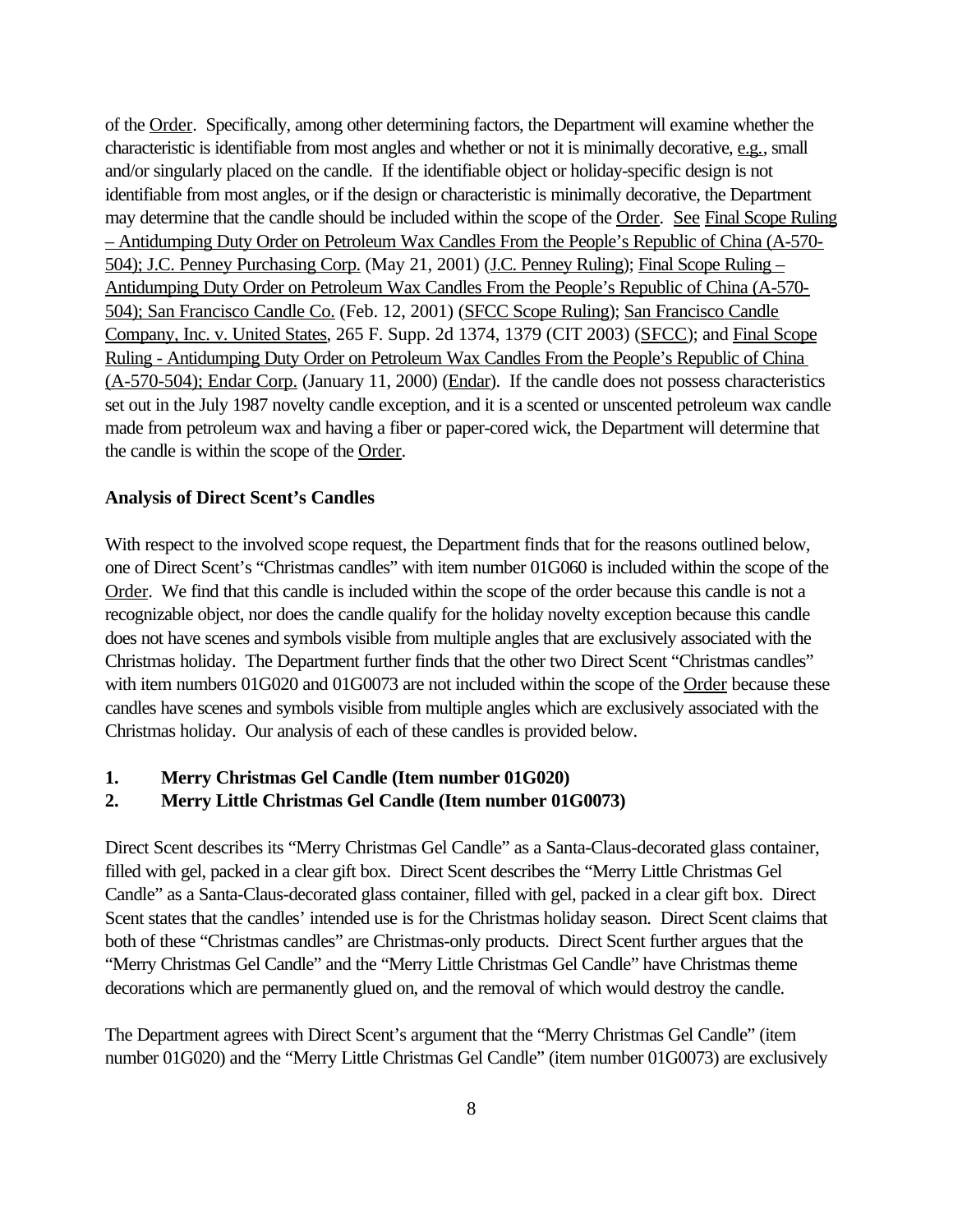associated with the Christmas holiday and therefore are not included within the scope of the order on petroleum wax candles from the PRC.

The "Merry Christmas Gel Candle" (item number 01G020) is decorated with the colors red, green, and white, which, consistent with the Department's practice, are colors that are traditionally associated with Christmas. See SFCC Scope Ruling. The candle is in a glass container with the words "Christmas" written on both sides, two Santa Clauses in red Santa suits with white beards and red hats, all decorations which solely depict Christmas. Iin addition, the candle has a candy cane rimmed top and snow covering the bottom and top of the candle. The "Merry Christmas Candle" (item number 01G020) conveys the Christmas holiday season both from the written word "Christmas" which wraps around the entire candle and can be seen from any angle, from the candy-cane rimmed top, and from the Santa Claus on either side of the candle. See Final Scope Ruling; Kole Imports (Kole) (June 06, 1994) (the Department determined that candles packaged in boxes with Santa Claus characters on both front and back, with the words " In the Christmas Spirit" on the back panel of the box were not included within the scope of the Order). Thus, the Department finds that the instant candle with a readily discernible Santa Claus on each side of the candle, each with two eyes, a nose, a beard and moustache, each wearing red suits and hats, each carrying a bag, coupled with the words "Christmas" written in large letters encircling the candle, is a novelty candle. This candle qualifies for the novelty exception because it has "scenes or symbols of other occasions (e.g., religious holiday or special events) depicted in their designs" that are exclusively associated with Christmas. In addition, the Department finds that this candle qualifies for the novelty exception because when the candle is viewed from most angles, there are visible symbols and designs that exclusively relate to the Christmas holiday. See e.g., Russ Berrie Ruling. Finally, this candle is shaped in such a way that the Santa and the other Christmas decorations are visible when the candle is viewed from the top, the bottom, and from any other angle. This is consistent with the Department's determination in the Remand Determination for SFCC Scope Ruling and affirmed by the CIT, where "the Department recognized that the 'identifiable from most angles' benchmark was appropriately applied...to candles allegedly associated with a recognized holiday as well as to candles in the shapes of identifiable objects, because these characteristics both fall under one and the same exception to the scope of the Order: the novelty candle exception." See SFCC Scope Ruling. The Department finds that Direct Scent's "Merry Christmas Gel Candle" (item number 01G020) contains scenes of Christmas that are "identifiable from most angles."

The "Merry Little Christmas Candle" (item number 01G0073) is a wax-filled glass container which is decorated with a detailed Santa Claus carrying a wrapped present affixed to one side of the candle, and a decorated wreath on the other side of the candle. The Santa Claus and Christmas-like tree images are viewable from multiple angles of the candle. The candle additionally has a snow-rimmed bottom and several decorated Christmas trees. The candle has a distinct pine-cinnamon-like smell. Consistent with our practice, the Department finds that a readily discernible Santa Claus, whose image is viewable from multiple angles on a candle, qualifies for the holiday novelty candle exception, and thus is not within the scope of the Order. See Final Scope Ruling; Star Merchandise Inc. (Star) (July 27, 1994) (the Department determined that candles in tins, one with a scene of Santa presenting a child with a toy dog, and another with a snowman with a red Santa hat shown cradling a gift in one arm and a small Christmas tree in the other, with a poinsettia blossom at its feet, should not be included within the scope).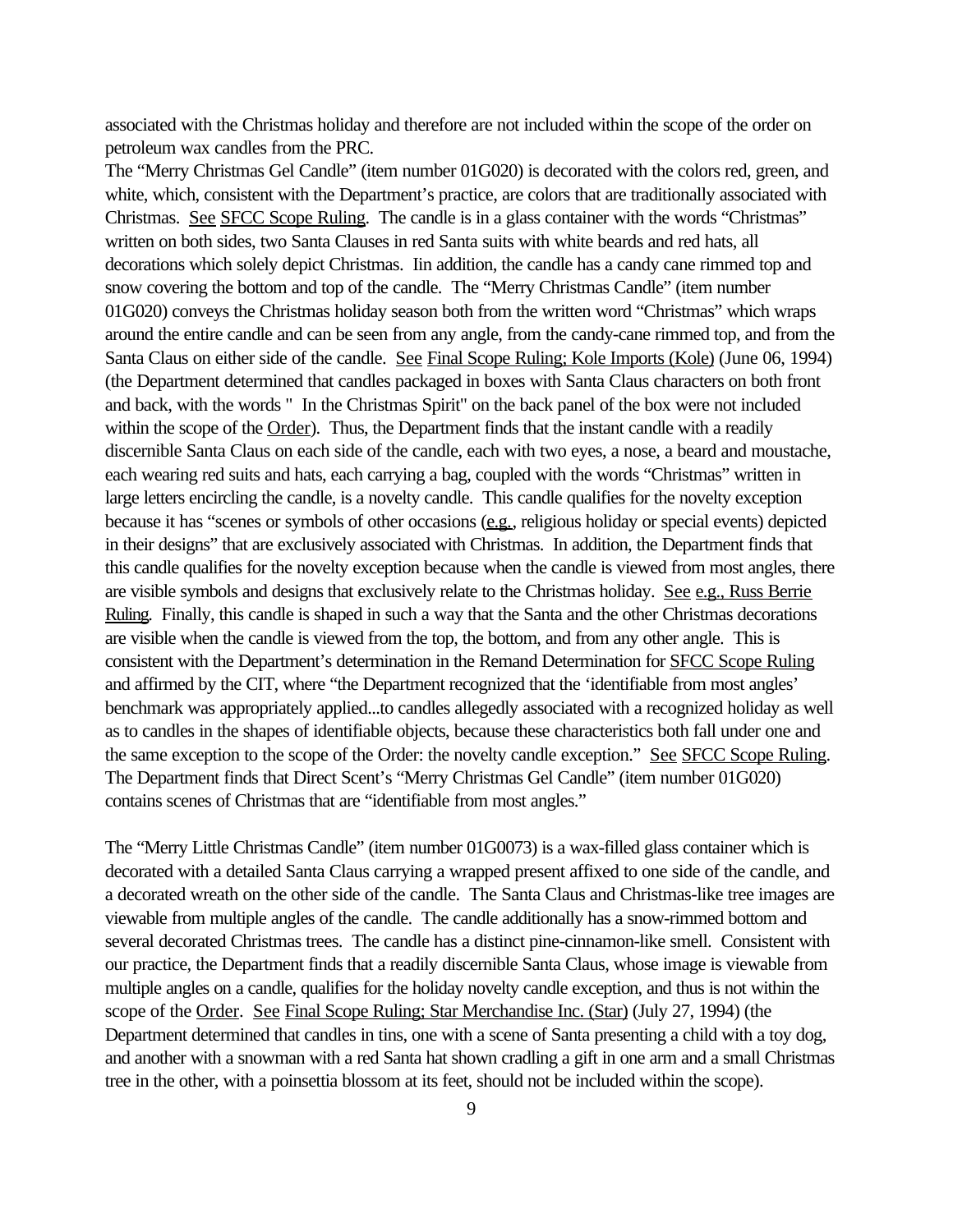Additionally, the "Merry Little Christmas Gel Candle" (item number 01G0073) is decorated with the colors red, green and white which, consistent with the Department's practice, are colors traditionally associated with Christmas. See SFCC Scope Ruling. The "Merry Little Christmas Candle" (item number 01G0073) conveys the Christmas holiday season from the detailed design of the Santa Claus carrying a wrapped present to the decorated Christmas trees to the wreath which is decorated with ornaments and a red bow. Thus, the Department finds that the instant candle is a novelty candle "{h}aving "scenes or symbols of other occasions (e.g., religious holiday or special events) depicted in their designs" because these colors are traditionally associated with Christmas, and when the candle is viewed from most angles there is an express Christmas holiday theme. See e.g., Russ Berrie Ruling. Finally, the manner in which the Santa Claus and the wreath are affixed to the candle makes these symbols visible when the candle is viewed from the top, the bottom and from any other angle. This is consistent with the Department's determination in the Remand Determination for SFCC Scope Ruling and affirmed by the CIT, where "the Department recognized that the 'identifiable from most angles' benchmark was appropriately applied...to candles allegedly associated with a recognized holiday as well as to candles in the shapes of identifiable objects, because these characteristics both fall under one and the same exception to the scope of the Order: the novelty candle exception." See SFCC Scope Ruling. The Department finds that Direct Scent's "Merry Little Christmas Candle" (item number 01G0073) contain scenes of Christmas that are 'identifiable from most angles,' and therefore, this candle is not included within the scope of the Order.

### **3. Holly Jolly Christmas Gel Candle (Item number 01G060)**

Direct Scent describes the "Holly Jolly Christmas Gel Candle" as a glass Santa Claus figurine, embedded within a gel candle, in a glass container. Direct Scent states that the candle is intended for use only during the Christmas holiday season, and further claims that this "Holly Jolly Christmas Candle" is exclusively used for the Christmas holiday. Direct Scent further argues that the "Holly Jolly Christmas Gel Candle" will be destroyed if the embedded glass Santa Claus is removed.

The Department disagrees with Direct Scent's argument that the "Holly Jolly Christmas Candle" (item number 01G060) is exclusively associated with the Christmas holiday and the Department has determined that this candle is included within the scope of the Order, because the candle's use is not attributable solely to the Christmas season.

 The "Holly Jolly Christmas Candle" has a small glass figure dressed in an orange suit, the facial features of the figurine are distorted, the figure appears to have four feet, one eye is smaller than the other, the figure is standing on white sand and resembles an elf more than a Santa Claus. Therefore, the colors, the minimal resemblance to a Santa Claus, and the absence of any other decorations, do not indicate that this candle is exclusively associated with the Christmas holiday. More specifically, this candle is not a novelty candle "{h}aving scenes or symbols of other occasions (e.g., religious holiday or special events) depicted in their designs." See e.g., Russ Berrie Ruling. There are no scenes or symbols of the Christmas holiday other than the glass figurine, which we have concluded does not resemble a Santa Claus. The Department has ruled in the past that candles which do not contain "scenes or symbols